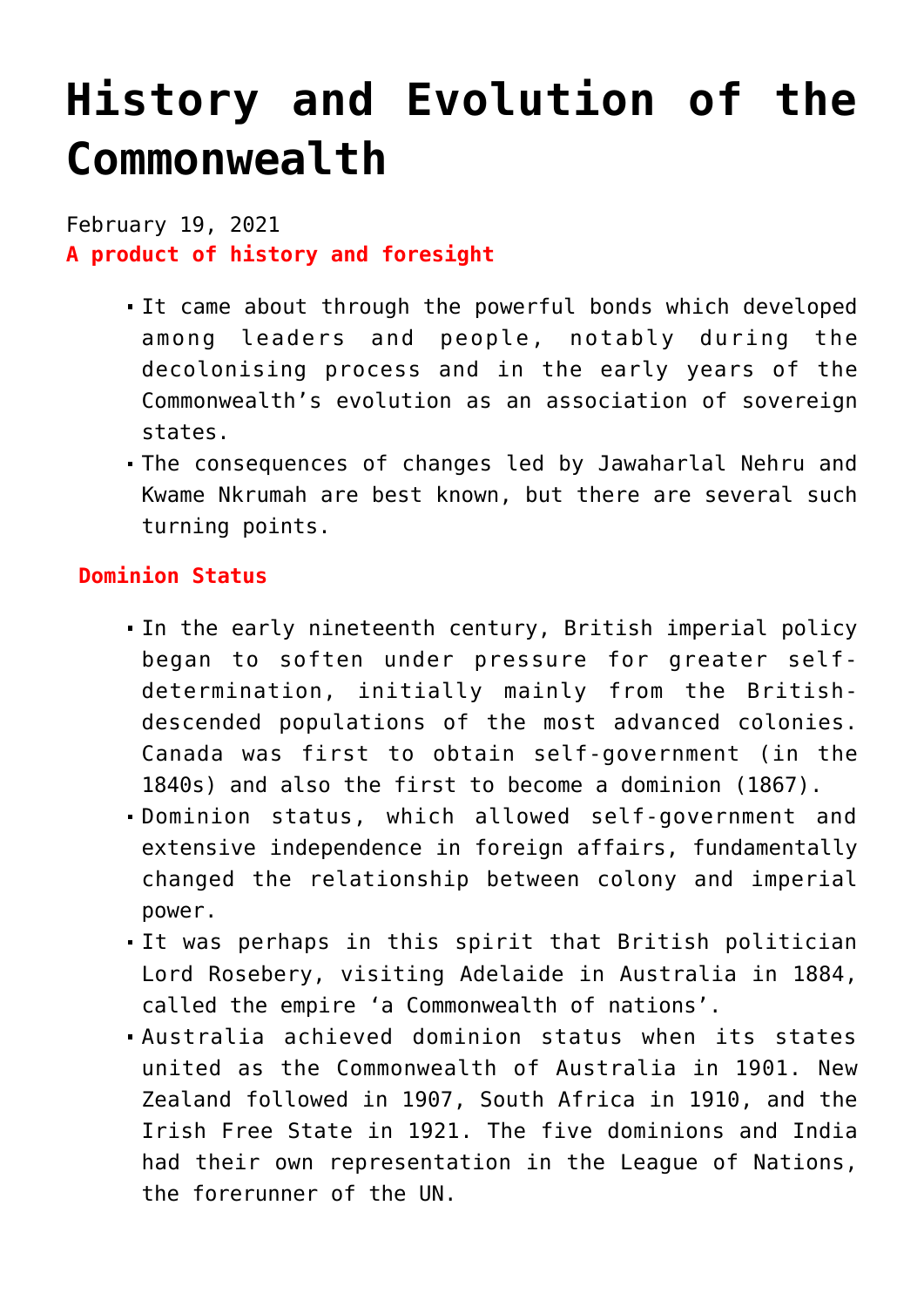- Great Britain and the dominions were characterised in the Balfour Report of 1926 as 'autonomous communities within the British Empire, equal in status, in no way subordinate one to another in any aspect of their domestic or external affairs, though united by a common allegiance to the Crown, and freely associated as members of the British Commonwealth of Nations'.
- The Statute of Westminster, passed by the UK parliament in 1931, gave legal recognition to the de facto independence of the dominions.
- The parliaments of Canada, South Africa and the Irish Free State swiftly passed legislation enacting the statute. Australia adopted it in 1942 and New Zealand in 1947. Newfoundland relinquished its dominion status and was incorporated into Canada in 1949.

## **Republican Membership**

- India and Pakistan achieved independence as dominions and members of the Commonwealth  $-$  in 1947, and Sri Lanka followed in 1948. This laid the groundwork for the evolution of a multiracial Commonwealth.
- Then the Commonwealth faced a constitutional crisis.At the Commonwealth Prime Ministers Meeting of 1949, it was agreed that India might remain a member as a republic but accepting the monarch 'as the symbol of the free association of independent member nations and as such Head of the Commonwealth'.
- This development opened the way for other countries which adopted republican constitutions (or had a national monarch) to become Commonwealth members.
- At the start of 2006, 37 of the 53 members did not have Queen Elizabeth II as titular head of state, but all accepted her as Head of the Commonwealth.
- The Queen is also head of state in 16 Commonwealth countries, all of them fully independent. She is head of each of these states individually.